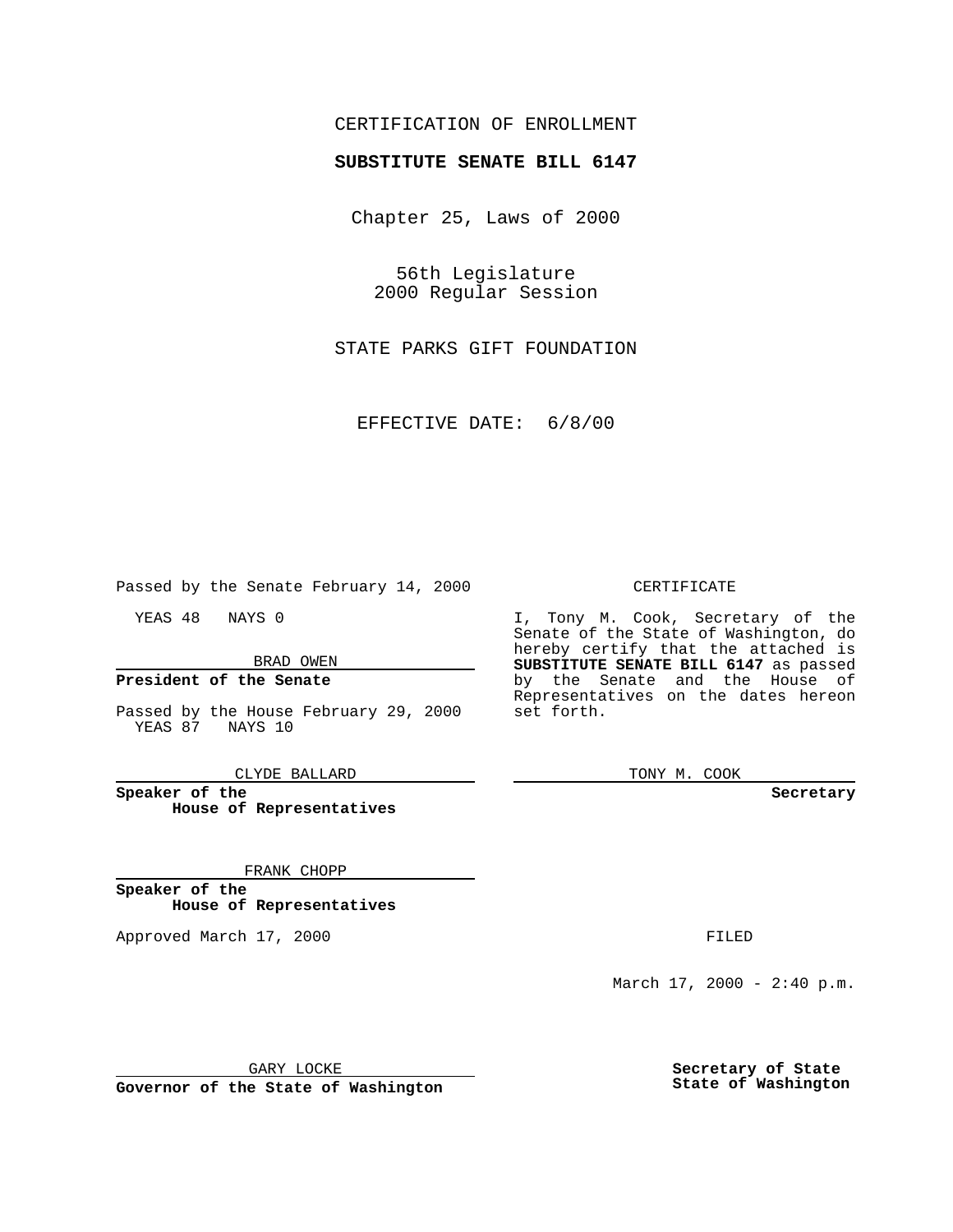## **SUBSTITUTE SENATE BILL 6147** \_\_\_\_\_\_\_\_\_\_\_\_\_\_\_\_\_\_\_\_\_\_\_\_\_\_\_\_\_\_\_\_\_\_\_\_\_\_\_\_\_\_\_\_\_\_\_

\_\_\_\_\_\_\_\_\_\_\_\_\_\_\_\_\_\_\_\_\_\_\_\_\_\_\_\_\_\_\_\_\_\_\_\_\_\_\_\_\_\_\_\_\_\_\_

Passed Legislature - 2000 Regular Session

**State of Washington 56th Legislature 2000 Regular Session**

**By** Senate Committee on Natural Resources, Parks & Recreation (originally sponsored by Senators Jacobsen, Swecker, Thibaudeau, McAuliffe, Oke and Kohl-Welles)

Read first time 01/24/2000.

1 AN ACT Relating to state parks; and adding a new chapter to Title 2 79A RCW.

3 BE IT ENACTED BY THE LEGISLATURE OF THE STATE OF WASHINGTON:

4 NEW SECTION. **Sec. 1.** The legislature finds that:

5 (1) State parks are a valuable asset to the people of the state of 6 Washington, contributing to their health, education, and well-being; 7 (2) Well maintained state parks are an attraction and contribute

8 significantly to the economic well-being of the state of Washington;

9 (3) Well maintained state parks encourage the appreciation of the 10 natural resources and natural beauty of the state of Washington;

11 (4) There is an increasing demand for more state parks and more 12 state parks services;

13 (5) There are individuals and groups who desire to contribute to 14 the continued vitality of the state parks system;

15 (6) Providing a tax-deductible method for individuals and groups to 16 contribute is an effective way of increasing available funds to improve 17 the state parks system; and

18 (7) It is in the public interest to create a nonprofit foundation 19 to provide such a method for individuals and groups to contribute to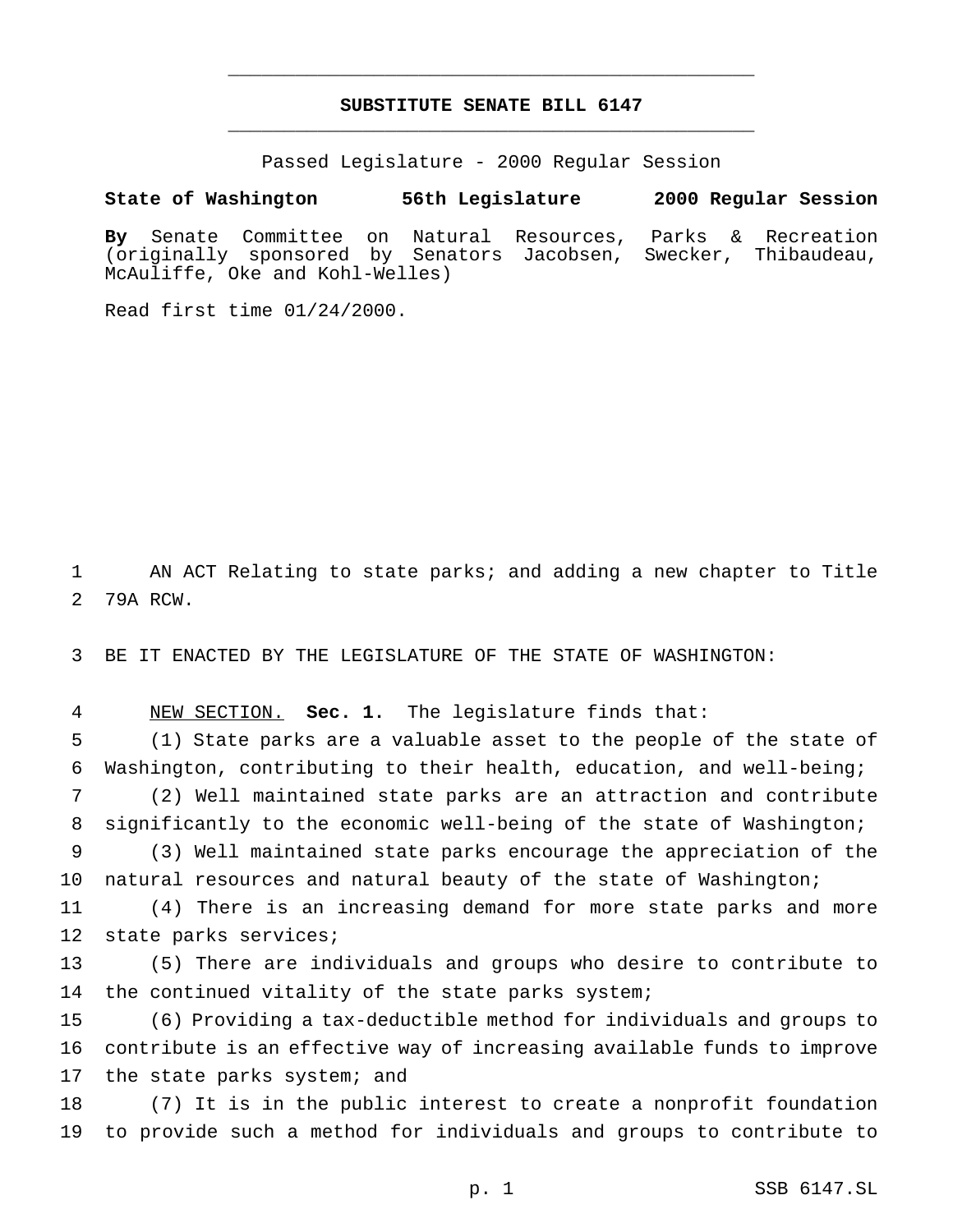the preservation, restoration, and enhancement of the state parks system.

 NEW SECTION. **Sec. 2.** The purpose of the Washington state parks gift foundation is to solicit support for the state parks system, cooperate with other organizations, and to encourage gifts to support and improve the state parks.

 NEW SECTION. **Sec. 3.** The definitions in this section apply throughout this chapter, unless the context clearly requires otherwise. (1) "Foundation" means the Washington state parks gift foundation, created in section 4 of this act.

 (2) "State parks" means that system of parks administered by the commission under this title.

 (3) "Eligible grant recipients" includes any and all of the activities of the commission in carrying out the provisions of this title.

 (4) "Eligible projects" means any project, action, or part of any project or action that serves to preserve, restore, improve, or enhance the state parks.

 NEW SECTION. **Sec. 4.** (1) By September 1, 2000, the commission shall file articles of incorporation in accordance with the Washington nonprofit corporation act, chapter 24.03 RCW, to establish the Washington state parks gift foundation. The foundation shall not be an agency, instrumentality, or political subdivision of the state and shall not disburse public funds.

 (2) The foundation shall have a board of directors consisting of up to fifteen members. Initial members of the board shall be appointed by the governor and collectively have experience in business, charitable giving, outdoor recreation, and parks administration. Initial appointments shall be made by September 30, 2000. Subsequent board members shall be elected by the general membership of the foundation. (3) Members of the board shall serve three-year terms, except for the initial terms, which shall be staggered by the governor to achieve a balanced mix of terms on the board. Members of the board may serve up to a maximum of three terms. At the end of a term, a member may continue to serve until a successor has been elected.

### SSB 6147.SL p. 2